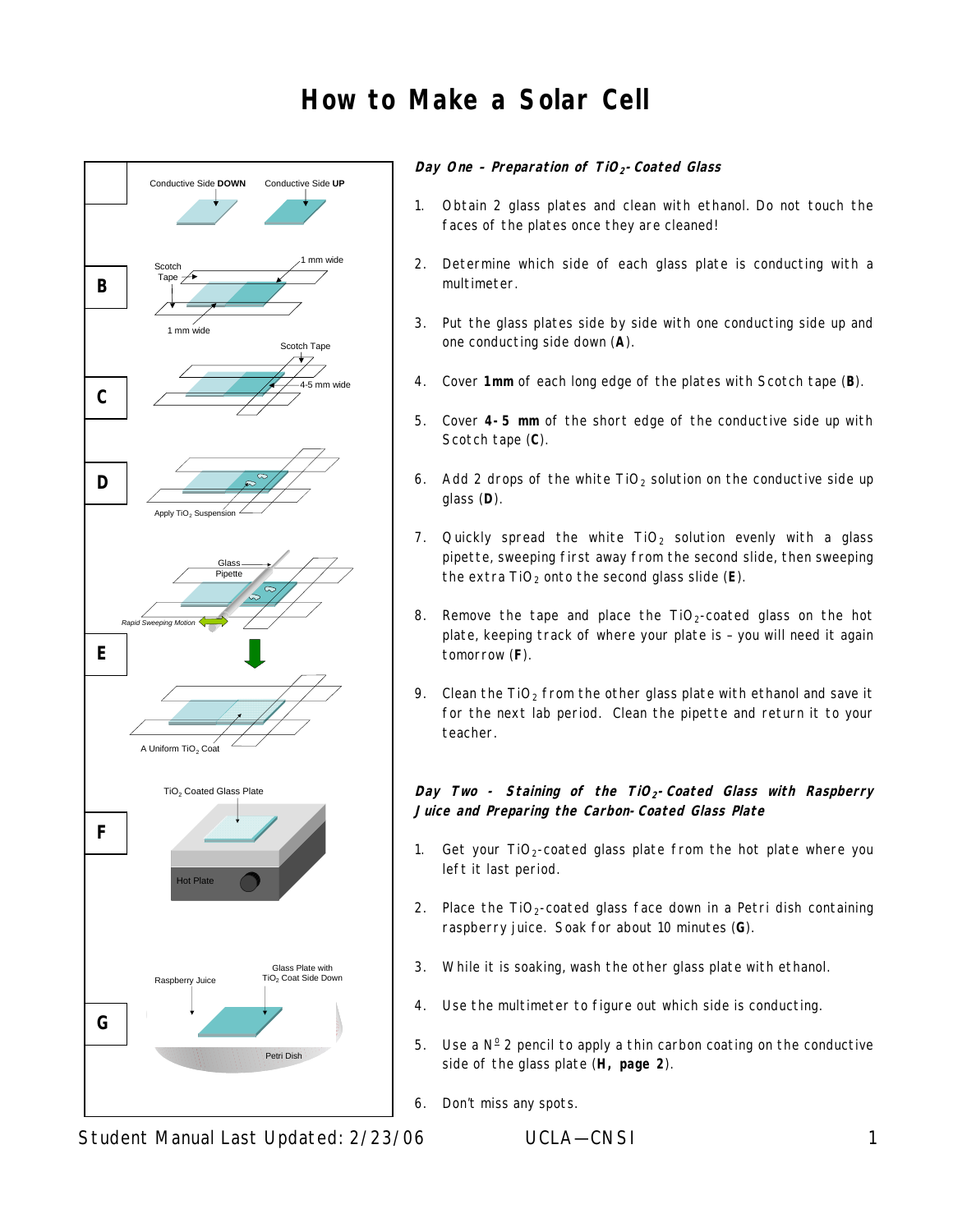

#### **Assembly of the Solar Cell**

- 1. Complete steps 2-5 in less than 2 minutes.
- 2. Remove the first glass plate from the raspberry juice (after the 10 minutes) and rinse it with deionized water, then with ethanol.
- 3. Gently blot dry with a tissue.
- 4. Place the carbon-coated glass plate face down on the  $TiO<sub>2</sub>$ -coated glass plate (**I**).
- 5. The two glass plates must be slightly offset (5 mm) (**J**).
- 6. Hold the plates together with binder clips on each side of the longer edges (**K**).
- 7. Add 2 drops of the iodide solution on an offset side and allow it to soak through.
- 8. Alternately open and close each side of the solar cell by releasing and returning the binder clips.
- 9. Make sure that all of the stained area is contacted by the iodide solution.
- 10. Wipe off excess iodide solution on the exposed area (important) with tissue paper.

#### **Measuring the Electrical Output**

- 1. Fasten alligator clips to the two exposed sides of the solar cell to make an electrical contact (**L**).
- 2. Attach the black (-) wire of the multimeter to the  $TiO<sub>2</sub>$ -coated glass plate (negative electrode) (**L**).
- 3. Attach the red (+) wire of the multimeter to the carbon-coated glass plate (positive electrode) (**L**).
- 4. Place the solar cell on top of an overhead projector.
- 5. Measure the current (set to mA) before and after the overhead projector has been turned on.
- 6. Measure the voltage (set to volts) before and after the overhead projector has been turned on.

# **Did you make a successful solar cell?**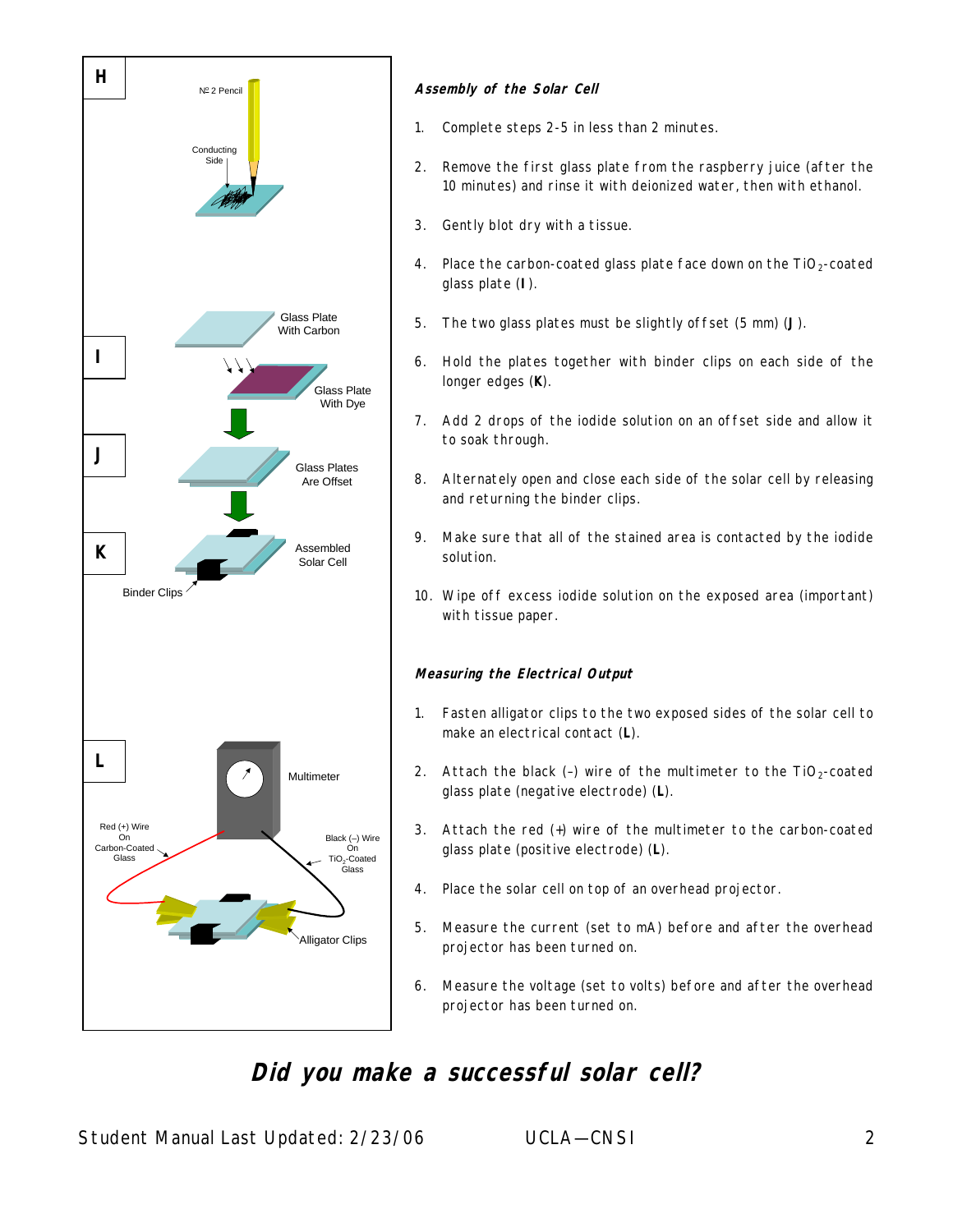# **Experimental Data Sheet**

| My Data:                                         |                                          |  |
|--------------------------------------------------|------------------------------------------|--|
| <b>Overhead Projector Off:</b>                   |                                          |  |
| My Solar Cell's Voltage: ______________________V |                                          |  |
| Overhead Projector On:                           |                                          |  |
|                                                  | My Solar Cell's Current: _________<br>mA |  |
|                                                  |                                          |  |

### **Class Data:**

| Who Made the Solar Cell? |             | Overhead Projector Off | Overhead Projector On |              |
|--------------------------|-------------|------------------------|-----------------------|--------------|
|                          | Voltage (V) | Current (mA)           | Voltage (V)           | Current (mA) |
| $\mathbf{1}$ .           |             |                        |                       |              |
| 2.                       |             |                        |                       |              |
| 3.                       |             |                        |                       |              |
| 4.                       |             |                        |                       |              |
| 5.                       |             |                        |                       |              |
| 6.                       |             |                        |                       |              |
| 7.                       |             |                        |                       |              |
| 8.                       |             |                        |                       |              |
| 9.                       |             |                        |                       |              |
| 10.                      |             |                        |                       |              |
| 11.                      |             |                        |                       |              |
| 12.                      |             |                        |                       |              |
| 13.                      |             |                        |                       |              |
| 14.                      |             |                        |                       |              |
| 15.                      |             |                        |                       |              |
| 16.                      |             |                        |                       |              |
| 17.                      |             |                        |                       |              |
| 18.                      |             |                        |                       |              |
| 19.                      |             |                        |                       |              |
| 20.                      |             |                        |                       |              |
| 21.                      |             |                        |                       |              |
| 22.                      |             |                        |                       |              |
| 23.                      |             |                        |                       |              |
| 24.                      |             |                        |                       |              |
| 25.                      |             |                        |                       |              |
| 26.                      |             |                        |                       |              |
| 27.                      |             |                        |                       |              |
| 28.                      |             |                        |                       |              |
| 29.                      |             |                        |                       |              |
| 30.                      |             |                        |                       |              |
| <b>Class Averages:</b>   |             |                        |                       |              |